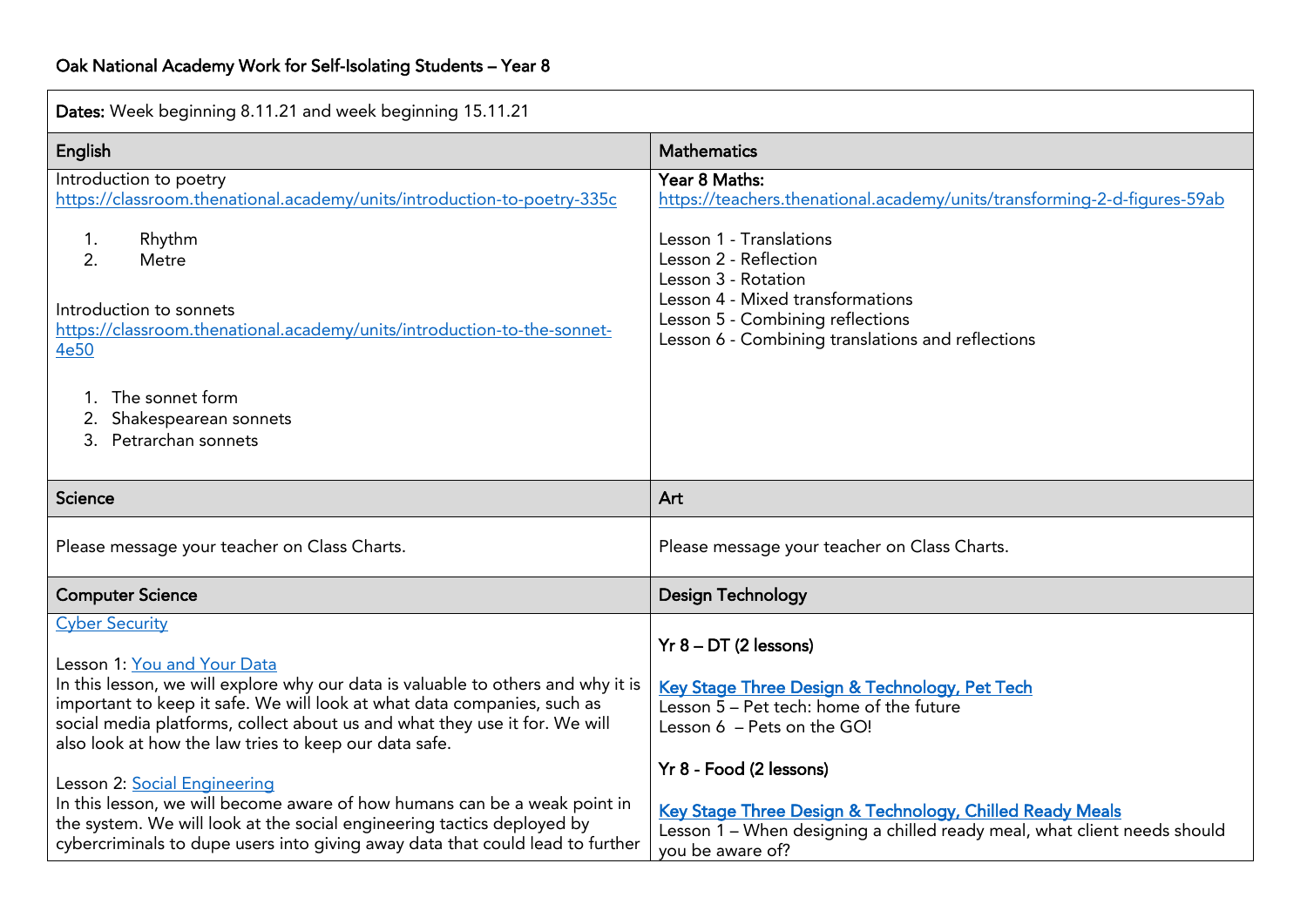| crime.                                                                                                                                                                                                                                                                                                                                                                            |                                                                                                                                                                                                                                                                                                                                                                                                                            |  |  |
|-----------------------------------------------------------------------------------------------------------------------------------------------------------------------------------------------------------------------------------------------------------------------------------------------------------------------------------------------------------------------------------|----------------------------------------------------------------------------------------------------------------------------------------------------------------------------------------------------------------------------------------------------------------------------------------------------------------------------------------------------------------------------------------------------------------------------|--|--|
| <b>Drama</b>                                                                                                                                                                                                                                                                                                                                                                      | Geography                                                                                                                                                                                                                                                                                                                                                                                                                  |  |  |
| https://classroom.thenational.academy/units/approaching-text-bringing-it-<br>to-life-c00e<br>Please complete all lessons on 'preparing to act'                                                                                                                                                                                                                                    | Follow this pathway to the S Drive to find the pdf lesson presentations:<br>S:\Geography\SHADOW CURRICULUM 2021-2022<br>Alternatively, if you click on the Loom links below, the lesson presented by<br>Mrs MacDunne:                                                                                                                                                                                                      |  |  |
|                                                                                                                                                                                                                                                                                                                                                                                   | Lessons for fortnight commencing Monday 8 <sup>th</sup> November<br>Lesson 1: One Child Policy -<br>https://www.loom.com/share/9588c5533aa54157b9690d80704d27bd<br>Lesson 2: Economic Growth in China -<br>https://www.loom.com/share/c46febdbc29e49c7836776724e2600d3<br>Lesson 3: Environmental Issues in China - Guided Reading (in the S Drive).<br>Lesson 4: Environmental Issues in China - Lesson (in the S Drive). |  |  |
| <b>History</b>                                                                                                                                                                                                                                                                                                                                                                    | <b>Music</b>                                                                                                                                                                                                                                                                                                                                                                                                               |  |  |
| Lessons on slavery and the abolition of the slave trade:<br>1. Jamaica: enslaved people and resistance<br>The abolition movement<br>3. The 1807 and 1833 Acts<br>4. How successful were efforts to abolish slavery in the nineteenth<br>century?<br>https://classroom.thenational.academy/units/how-successful-were-efforts-<br>to-abolish-slavery-in-the-nineteenth-century-cc63 | Please message your teacher on Class Charts.                                                                                                                                                                                                                                                                                                                                                                               |  |  |
| <b>PE</b>                                                                                                                                                                                                                                                                                                                                                                         | <b>RAVE</b>                                                                                                                                                                                                                                                                                                                                                                                                                |  |  |
| Health related exercise activity: personalised fitness (6 lesson):                                                                                                                                                                                                                                                                                                                | https://youtu.be/LNvF2OUHskM<br>8F<br>Assessment. Your teacher will contact you directly via class charts                                                                                                                                                                                                                                                                                                                  |  |  |
| 1. How can monitoring heart rate be used to improve fitness?<br>2. What is resistance training?<br>What is aerobic training?<br>What is high intensity interval training?<br>5. How can fitness be measured?                                                                                                                                                                      | https://classroom.thenational.academy/lessons/the-church-and-<br>80<br>pentecost-6dh3gd<br>https://youtu.be/LNvF2OUHskM<br>https://youtu.be/LNvF2OUHskM<br>8R                                                                                                                                                                                                                                                              |  |  |
|                                                                                                                                                                                                                                                                                                                                                                                   | Assessment. Your teacher will contact you directly via class charts<br>https://classroom.thenational.academy/lessons/the-church-and-<br><b>8M</b><br>pentecost-6dh3gd                                                                                                                                                                                                                                                      |  |  |